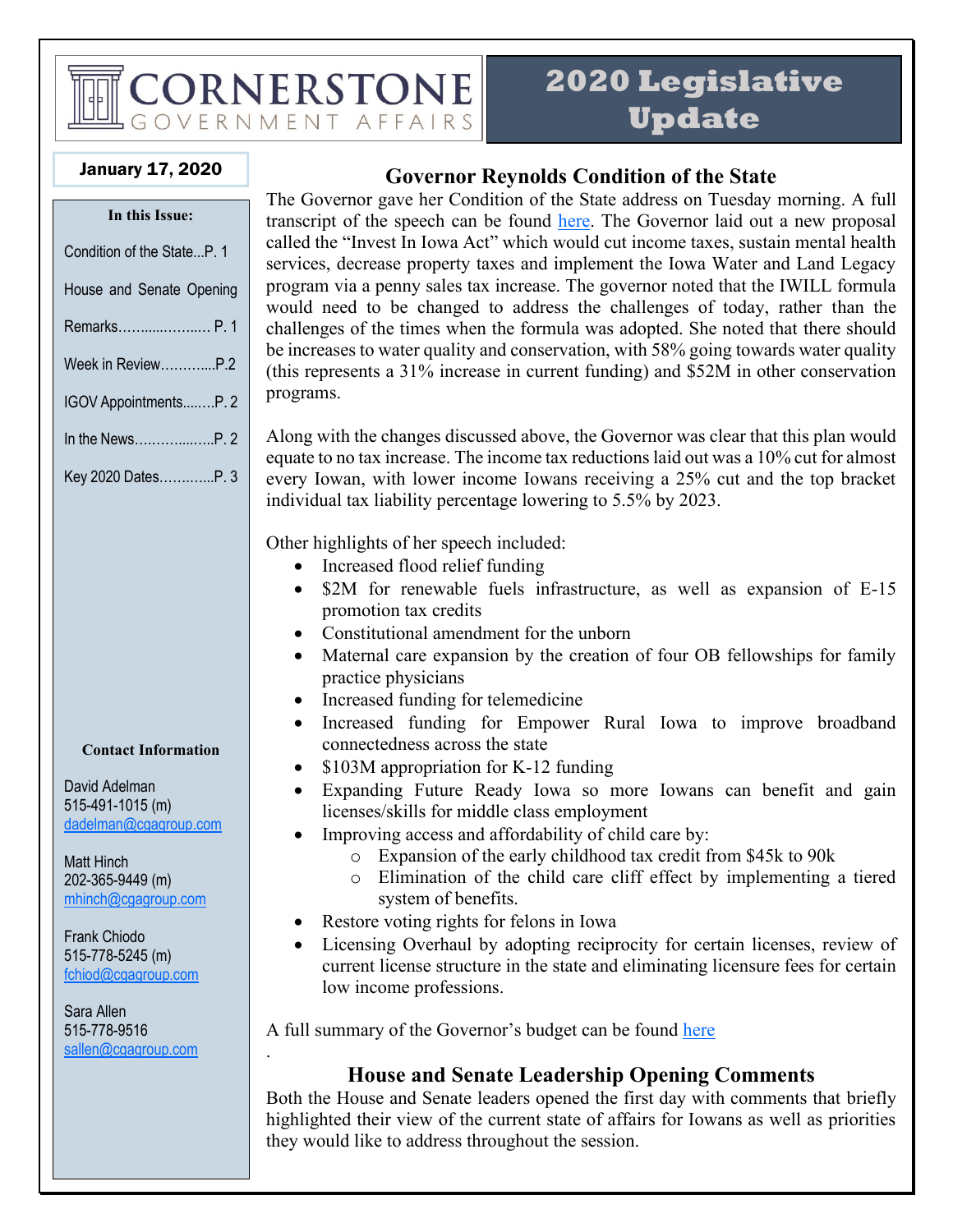# CORNERSTONE OVERNMENT AFFAIRS

## **2020 Legislative Update**

Senator Whitver opened the session up by discussing the turnaround of Iowa over the last several years from a state riddled with budget deficits, to a state with full reserve funds and a healthy, growing budget. He discussed several priorities, including tax reform, policies that encourage Iowans to join the workforce, and sensical legislative spending where it makes sense to spend taxpayer dollars. His full comments can be found [here.](http://www.iowasenaterepublicans.com/senate-majority-leader-jack-whitvers-opening-remarks-2020/)

Rep. Pat Grassley formally assumed the office of Speaker on Monday, when he was sworn in with his wife, three children and grandfather, US Senator Chuck Grassley, in attendance in the House chamber. Grassley highlighted Iowa's top in the nation graduation rates, low unemployment and historic K12 funding as areas as some of the areas that make Iowa a great place. He also discussed some of the challenges Iowa faces, these include barriers of Iowans entering the workforce, supply of good paying jobs as well as having a good supply of trained, skilled workers. Grassley highlighted several priority areas with the top being workforce. He discussed the need for more affordable and accessible childcare options, elimination of the child care cliff effect. Speaker Grassley also discussed the need for more quality broadband across the state to ensure small businesses everywhere in Iowa can continue to grow and thrive. His full comments can be found [here.](http://www.iowahouserepublicans.com/speaker-grassleys-opening-remarks-for-2020#more-33273)

### **Week in Review**

As speeches were made and priorities were laid out, the Legislature got to work with the introduction of bills, committee meetings and subcommittees. Several bills from last year have been reassigned to committees and several subcommittees are already scheduled for next week to consider each individual bill. Committee chairs in both the House and Senate held organizational meetings this week to introduce members of their committees as well as highlight priorities of the committees. On Thursday, several budget subcommittees met to review the governor's budget proposals. Presentations at these budget subcommittees were conducted by the Legislative Services Agency. The week was full of activity due to members knowing the Legislature will not meet until Tuesday due to the observance of Martin Luther King Day Monday, January 20<sup>th</sup>.

#### **Gubernatorial Appointments and Interim DOT Director**

In December, the Director of the Department of Transportation, Mark Lowe announced he would be resigning his post. His resignation is effective January 10, 2020. Lowe assumed the post when he was appointed by the Governor as interim Director when a previous director had resigned. Prior to that, Lowe served as general counsel to the Department. His replacement has not been announced but will likely be announced in the coming months.

Ryan Wise, Director of the Department of Education, announced he would be leaving his position to become the new Dean of the Drake University School of Education. This transition is expected to occur no later than the end of FY20. Wise has been the director of DOE since 2015, when then-Governor Branstad appointed him.

This week, Governor Reynolds appointed several appointees to Iowa's Boards and commissions. These appointments can be found [here.](https://governor.iowa.gov/press-release/gov-reynolds-announces-appointments-to-iowa%E2%80%99s-boards-commissions)

### **In the News**

Below are articles of interest from the week. Please reach out to us with any questions or concerns.

- 1. [Iowa's Governor to Attend DC Signing of China Trade Deal](https://www.radioiowa.com/2020/01/15/iowas-governor-to-attend-signing-of-partial-china-trade-deal/)
- 2. [Iowa's STEM Efforts Rank Well in New Report](https://www.radioiowa.com/2020/01/15/iowas-stem-efforts-rank-well-in-new-report/)
- 3. [Iowa Governor Pitches 2.5% Increase in K-12 aid](https://www.thegazette.com/subject/news/government/iowa-gov-kim-reynolds-pitches-2-5-percent-increase-k-12-aid-20200114)